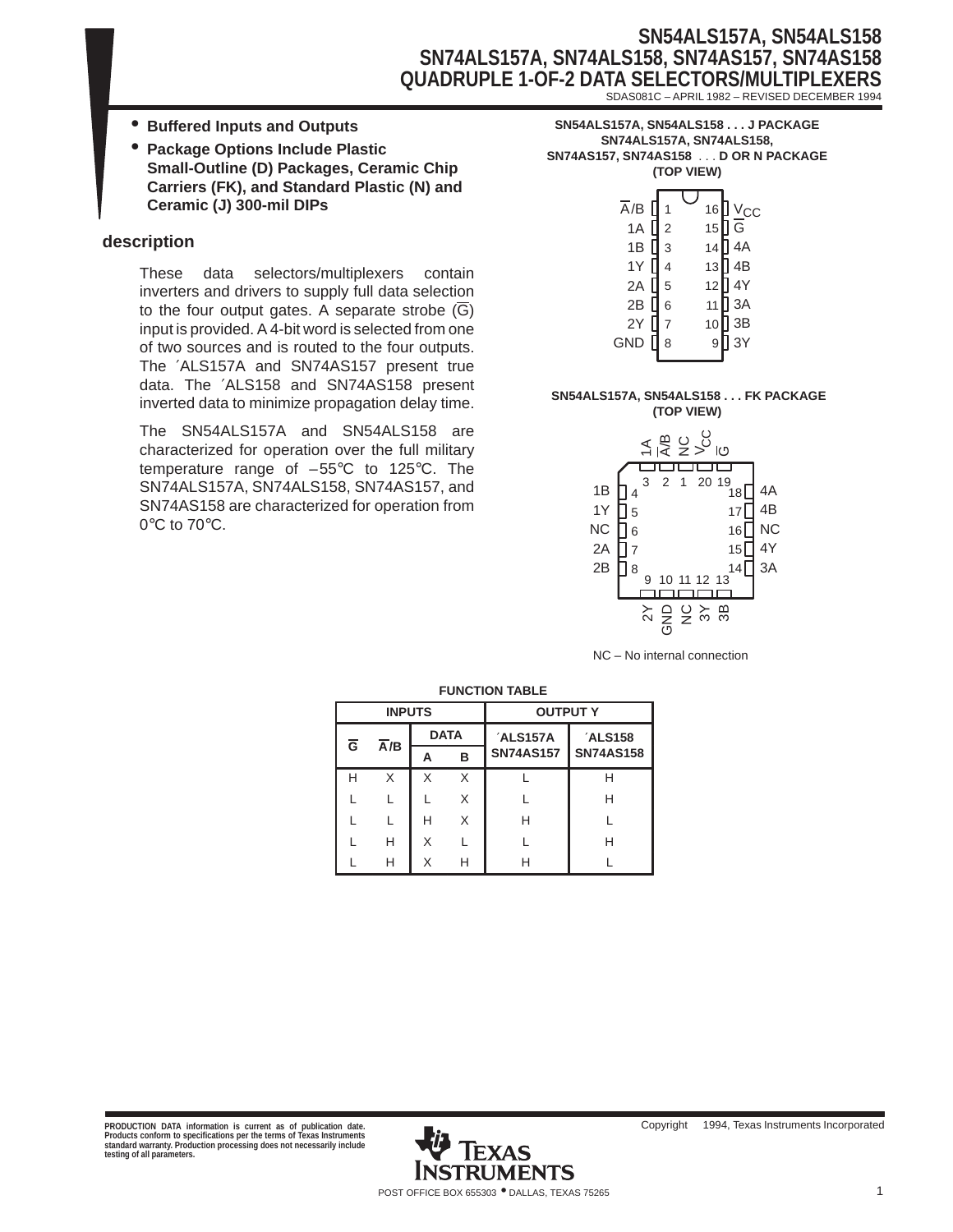## **SN54ALS157A, SN54ALS158 SN74ALS157A, SN74ALS158, SN74AS157, SN74AS158 QUAD 1-OF-2 DATA SELECTORS/MULTIPLEXERS** SDAS081C – APRIL 1982 – REVISED DECEMBER 1994

### **logic symbols†**



† These symbols are in accordance with ANSI/IEEE Std 91-1984 and IEC Publication 617-12. Pin numbers shown are for the D, J, and N packages.

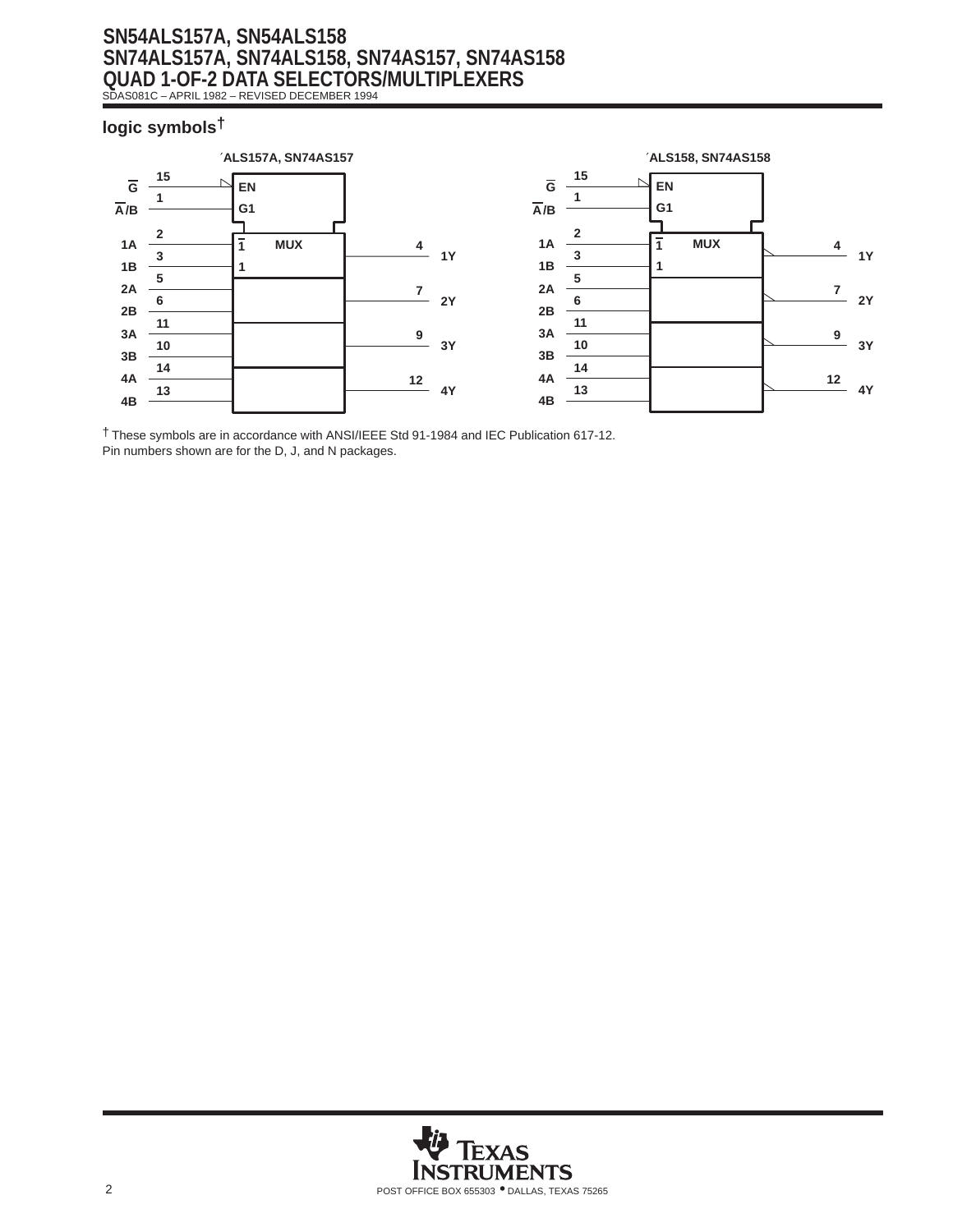# **SN54ALS157A, SN54ALS158 SN74ALS157A, SN74ALS158, SN74AS157, SN74AS158 QUAD 1-OF-2 DATA SELECTORS/MULTIPLEXERS** SDAS081C – APRIL 1982 – REVISED DECEMBER 1994





Pin numbers shown are for the D, J, and N packages.

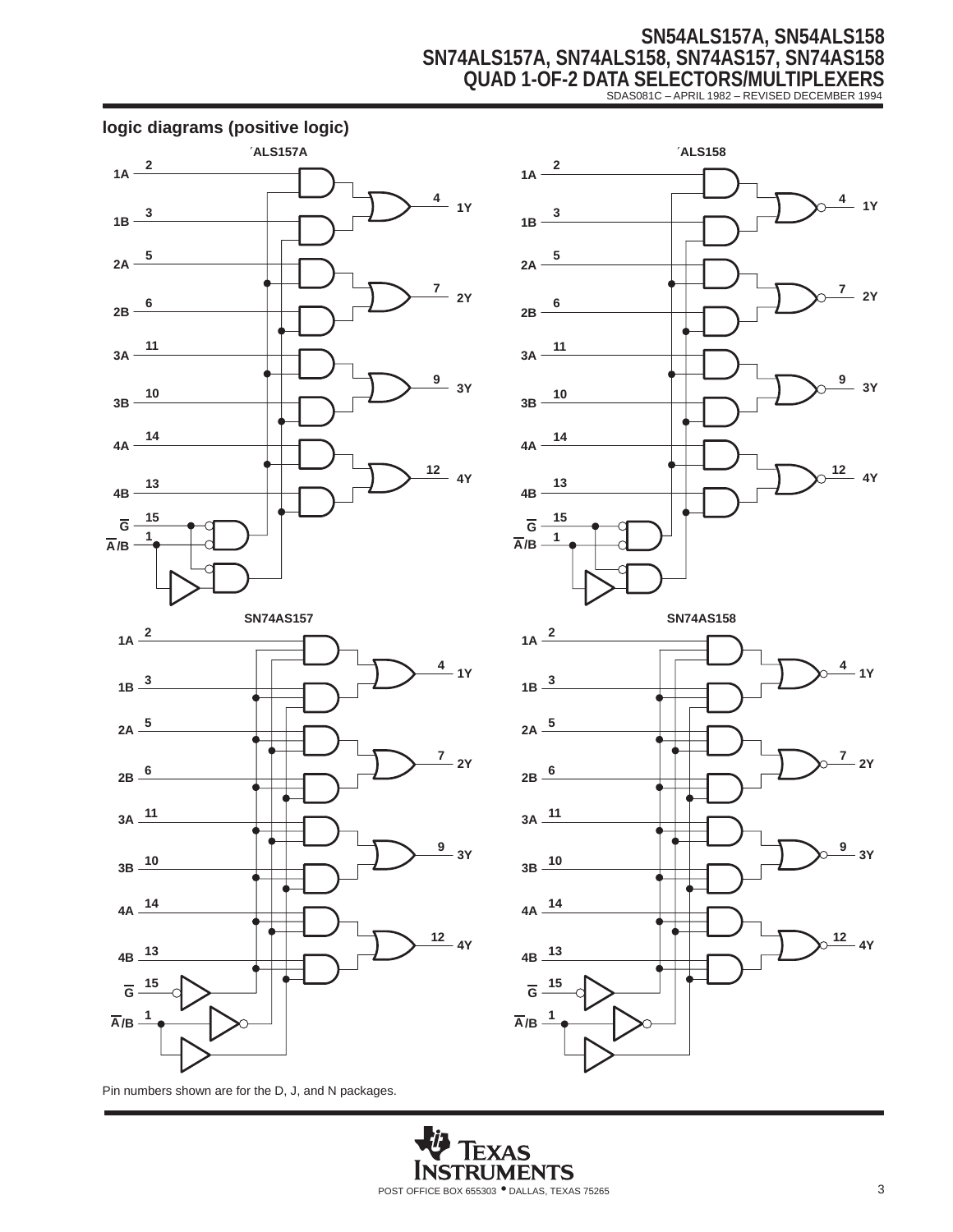# **SN54ALS157A, SN54ALS158 SN74ALS157A, SN74ALS158, SN74AS157, SN74AS158 QUAD 1-OF-2 DATA SELECTORS/MULTIPLEXERS**

SDAS081C – APRIL 1982 – REVISED DECEMBER 1994

### **absolute maximum ratings over operating free-air temperature range (unless otherwise noted)†**

| Operating free-air temperature range, TA: SN54ALS157A, SN54ALS158  -55°C to 125°C |  |
|-----------------------------------------------------------------------------------|--|
| SN74ALS157A, SN74ALS158  0°C to 70°C                                              |  |
|                                                                                   |  |

† Stresses beyond those listed under "absolute maximum ratings" may cause permanent damage to the device. These are stress ratings only, and functional operation of the device at these or any other conditions beyond those indicated under "recommended operating conditions" is not implied. Exposure to absolute-maximum-rated conditions for extended periods may affect device reliability.

#### **recommended operating conditions**

|                 |                                |            | SN54ALS157A<br><b>SN54ALS158</b> |            |            | SN74ALS157A<br><b>SN74ALS158</b> |            | <b>UNIT</b> |
|-----------------|--------------------------------|------------|----------------------------------|------------|------------|----------------------------------|------------|-------------|
|                 |                                | <b>MIN</b> | <b>NOM</b>                       | <b>MAX</b> | <b>MIN</b> | <b>NOM</b>                       | <b>MAX</b> |             |
| $V_{CC}$        | Supply voltage                 | 4.5        | 5                                | 5.5        | 4.5        | 5                                | 5.5        |             |
| V <sub>IH</sub> | High-level input voltage       |            |                                  |            | ◠          |                                  |            |             |
| $V_{IL}$        | Low-level input voltage        |            |                                  | 0.7        |            |                                  | 0.8        |             |
| loh             | High-level output current      |            |                                  | $-0.4$     |            |                                  | $-0.4$     | mA          |
| lol             | Low-level output current       |            |                                  |            |            |                                  | 8          | mA          |
| <b>TA</b>       | Operating free-air temperature | $-55$      |                                  | 125        |            |                                  | 70         | $^{\circ}C$ |

#### **electrical characteristics over recommended operating free-air temperature range (unless otherwise noted)**

| <b>PARAMETER</b>              |          | <b>TEST CONDITIONS</b>                    |                                | SN54ALS157A<br><b>SN54ALS158</b> |                  |            | SN74ALS157A<br><b>SN74ALS158</b> |                  |            | <b>UNIT</b> |
|-------------------------------|----------|-------------------------------------------|--------------------------------|----------------------------------|------------------|------------|----------------------------------|------------------|------------|-------------|
|                               |          |                                           |                                | <b>MIN</b>                       | TYP <sup>‡</sup> | <b>MAX</b> | <b>MIN</b>                       | TYP <sup>‡</sup> | <b>MAX</b> |             |
| VIK                           |          | $V_{\text{CC}} = 4.5 V,$                  | $I_1 = -18$ mA                 |                                  |                  | $-1.2$     |                                  |                  | $-1.2$     | V           |
| V <sub>OH</sub>               |          | $V_{\text{CC}} = 4.5 \text{ V}$ to 5.5 V, | $I_{OH} = -0.4$ mA             | $V_{CC}$ -2                      |                  |            | $V_{CC}$ -2                      |                  |            | V           |
|                               |          |                                           | $I_{\text{OI}} = 4 \text{ mA}$ |                                  | 0.25             | 0.4        |                                  | 0.25             | 0.4        | $\vee$      |
| VOL                           |          | $V_{CC}$ = 4.5 V                          | $I_{OL} = 8 \text{ mA}$        |                                  |                  |            |                                  | 0.35             | 0.5        |             |
| Ŀη                            |          | $V_{CC}$ = 5.5 V,                         | $V_I = 7 V$                    |                                  |                  | 0.1        |                                  |                  | 0.1        | mA          |
| $\vert$ $\vert$ <sub>IH</sub> |          | $V_{\rm CC}$ = 5.5 V,                     | $V_1 = 2.7 V$                  |                                  |                  | 20         |                                  |                  | 20         | μA          |
| $\vert$ $\vert_{\mathsf{IL}}$ |          | $V_{\rm CC}$ = 5.5 V,                     | $V_1 = 0.4 V$                  |                                  |                  | $-0.1$     |                                  |                  | $-0.1$     | mA          |
| $\log$                        |          | $V_{\text{CC}} = 5.5 V,$                  | $V_{\Omega} = 2.25 V$          | $-20$                            |                  | $-112$     | $-30$                            |                  | $-112$     | mA          |
|                               | 'ALS157A |                                           | See Note 1                     |                                  | 6                | 11         |                                  | 6                | 11         | mA          |
| ICC                           | 'ALS158  | $V_{CC}$ = 5.5 V,                         |                                |                                  | 5                | 10         |                                  | 5                | 10         |             |

 $\ddagger$  All typical values are at V<sub>CC</sub> = 5 V, T<sub>A</sub> = 25°C.

§ The output conditions have been chosen to produce a current that closely approximates one half of the true short-circuit output current, IOS. NOTE 1: I<sub>CC</sub> is measured with 4.5 V applied to all inputs and all outputs open.

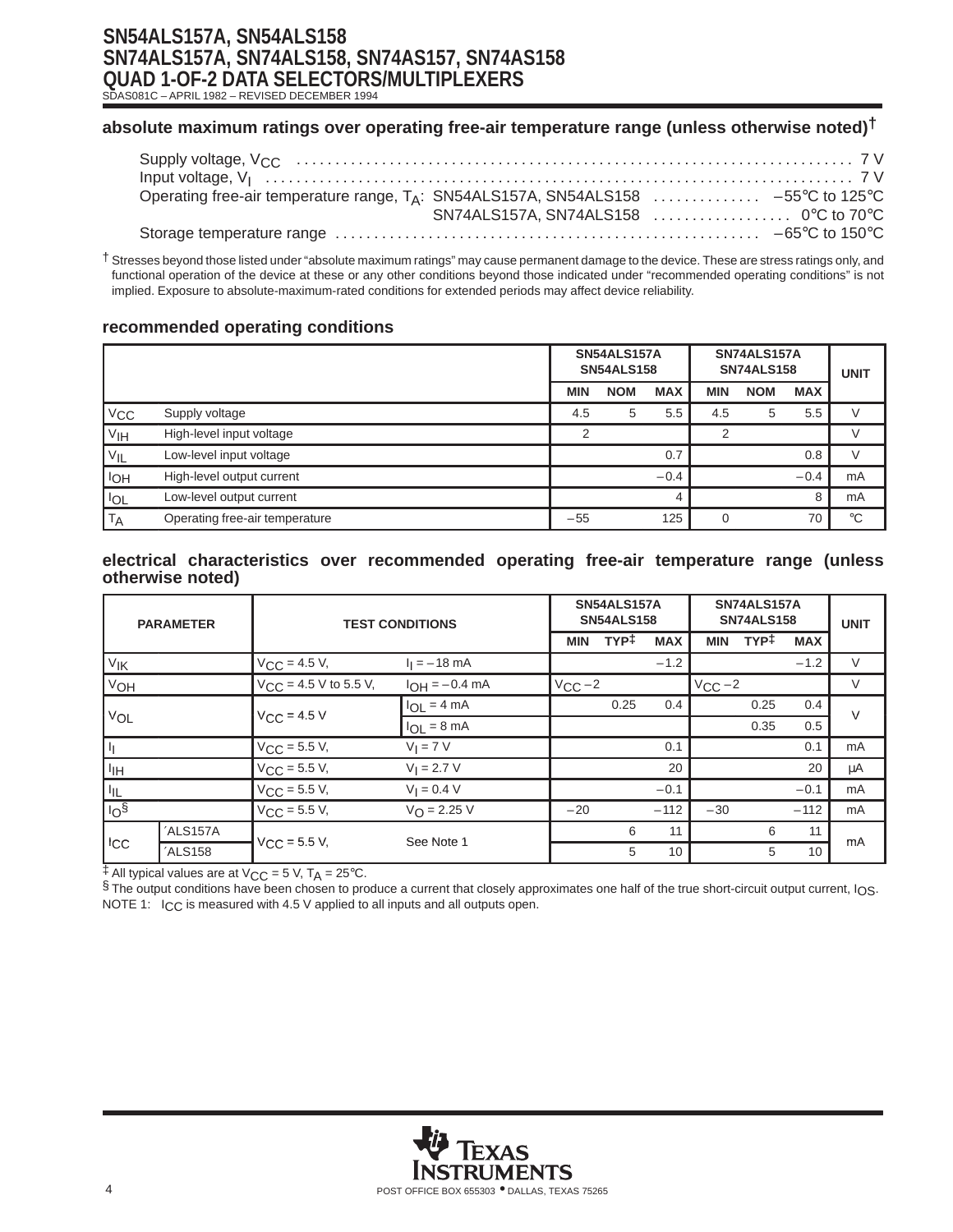# **SN54ALS157A, SN54ALS158 SN74ALS157A, SN74ALS158, SN74AS157, SN74AS158 QUAD 1-OF-2 DATA SELECTORS/MULTIPLEXERS** SDAS081C – APRIL 1982 – REVISED DECEMBER 1994

## **switching characteristics (see Figure 1)**

| <b>PARAMETER</b> | <b>FROM</b><br>(INPUT) | TO<br>(OUTPUT) | $V_{CC}$ = 5 V,<br>$C_L = 50$ pF,<br>$R_L$ = 500 $\Omega$ ,<br>$T_A = 25^{\circ}C$ |                          | $C_L = 50$ pF,<br>$R_L = 500 \Omega$ | $V_{CC}$ = 4.5 V to 5.5 V,<br>$T_A = MIN$ to MAXT |            | <b>UNIT</b> |
|------------------|------------------------|----------------|------------------------------------------------------------------------------------|--------------------------|--------------------------------------|---------------------------------------------------|------------|-------------|
|                  |                        |                | 'ALS157A                                                                           | SN54ALS157A              |                                      | SN74ALS157A                                       |            |             |
|                  |                        |                | <b>TYP</b>                                                                         | <b>MIN</b>               | <b>MAX</b>                           | <b>MIN</b>                                        | <b>MAX</b> |             |
| <sup>t</sup> PLH | A or B                 | $\checkmark$   | 9                                                                                  | 4                        | 17                                   | 4                                                 | 14         | ns          |
| t <sub>PHL</sub> |                        |                | 6                                                                                  | 2                        | 15                                   | $\overline{2}$                                    | 12         |             |
| <b>tPLH</b>      | $\overline{A}/B$       | $\checkmark$   | 15                                                                                 | $\overline{\phantom{a}}$ | 28                                   |                                                   | 24         |             |
| <sup>t</sup> PHL |                        |                | 9                                                                                  | 4                        | 20                                   | 4                                                 | 17         | ns          |
| <sup>t</sup> PLH | $\overline{G}$         | $\checkmark$   | 14                                                                                 |                          | 25                                   |                                                   | 20         |             |
| <sup>t</sup> PHL |                        |                | 10                                                                                 | 4                        | 18                                   | 4                                                 | 13         | ns          |

† For conditions shown as MIN or MAX, use the appropriate value specified under recommended operating conditions.

### **switching characteristics (see Figure 1)**

| <b>PARAMETER</b> | <b>FROM</b><br>(INPUT) | TO<br>(OUTPUT) | $V_{CC}$ = 5 V,<br>$C_L = 50 pF,$<br>$R_L$ = 500 $\Omega$ ,<br>$T_A = 25^{\circ}C$ |                   | $C_L = 50 pF,$<br>$R_L$ = 500 $\Omega$ ,<br>$T_A$ = MIN to MAXT | $V_{CC}$ = 4.5 V to 5.5 V, |            | <b>UNIT</b> |
|------------------|------------------------|----------------|------------------------------------------------------------------------------------|-------------------|-----------------------------------------------------------------|----------------------------|------------|-------------|
|                  |                        |                | <b>ALS158</b>                                                                      | <b>SN54ALS158</b> |                                                                 | <b>SN74ALS158</b>          |            |             |
|                  |                        |                | <b>TYP</b>                                                                         | <b>MIN</b>        | <b>MAX</b>                                                      | <b>MIN</b>                 | <b>MAX</b> |             |
| t <sub>PLH</sub> | A or B                 | Y              | 9                                                                                  | 4                 | 18                                                              | 4                          | 15         | ns          |
| t <sub>PHL</sub> |                        |                | 5                                                                                  | $\overline{2}$    | 12                                                              | $\overline{2}$             | 8          |             |
| <sup>t</sup> PLH | $\overline{A}/B$       | $\checkmark$   | 13                                                                                 | 5                 | 22                                                              | 5                          | 18         | ns          |
| t <sub>PHL</sub> |                        |                | 13                                                                                 | 5                 | 22                                                              | 5                          | 18         |             |
| t <sub>PLH</sub> | $\overline{G}$         | $\checkmark$   | 13                                                                                 | 5                 | 22                                                              | 5                          | 18         | ns          |
| <sup>t</sup> PHL |                        |                | 13                                                                                 | 5                 | 22                                                              | 5                          | 18         |             |

† For conditions shown as MIN or MAX, use the appropriate value specified under recommended operating conditions.

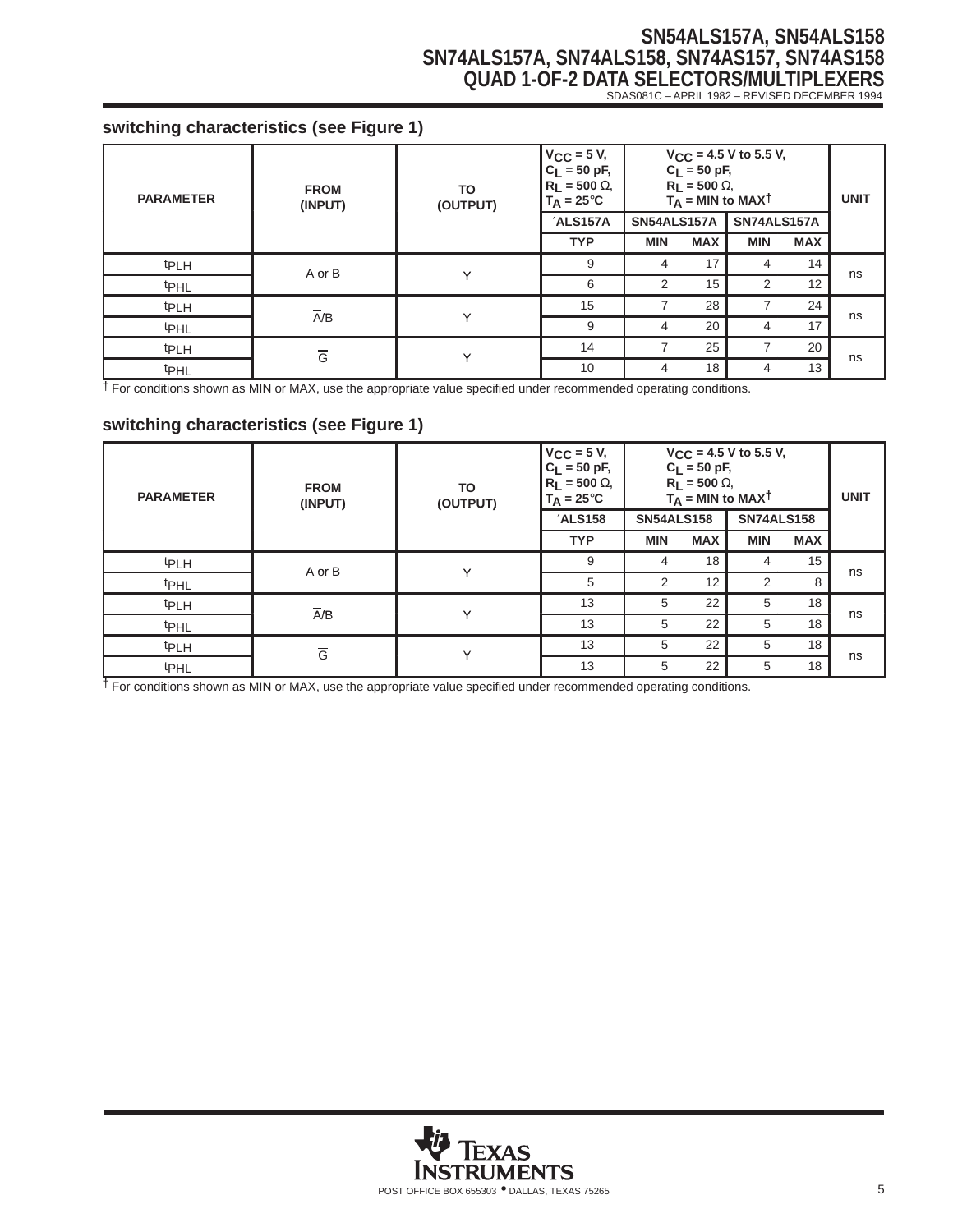# **SN54ALS157A, SN54ALS158 SN74ALS157A, SN74ALS158, SN74AS157, SN74AS158 QUAD 1-OF-2 DATA SELECTORS/MULTIPLEXERS**

SDAS081C – APRIL 1982 – REVISED DECEMBER 1994

## **absolute maximum ratings over operating free-air temperature range (unless otherwise noted)†**

| Storage temperature range …………………………………………………………… –65°C to 150°C |  |
|------------------------------------------------------------------|--|

† Stresses beyond those listed under "absolute maximum ratings" may cause permanent damage to the device. These are stress ratings only, and functional operation of the device at these or any other conditions beyond those indicated under "recommended operating conditions" is not implied. Exposure to absolute-maximum-rated conditions for extended periods may affect device reliability.

#### **recommended operating conditions**

|                   |                                |            | <b>SN74AS157</b><br><b>SN74AS158</b> |            | <b>UNIT</b> |
|-------------------|--------------------------------|------------|--------------------------------------|------------|-------------|
|                   |                                | <b>MIN</b> | <b>NOM</b>                           | <b>MAX</b> |             |
| $ V_{CC} $        | Supply voltage                 | 4.5        | 5                                    | 5.5        | $\sqrt{}$   |
| V <sub>IH</sub>   | High-level input voltage       | っ          |                                      |            |             |
| $V_{\mathsf{IL}}$ | Low-level input voltage        |            |                                      | 0.8        |             |
| <b>I</b> OH       | High-level output current      |            |                                      | $-2$       | mA          |
| $I_{OL}$          | Low-level output current       |            |                                      | 20         | mA          |
| <b>TA</b>         | Operating free-air temperature |            |                                      | 70         | $^{\circ}C$ |

#### **electrical characteristics over recommended operating free-air temperature range (unless otherwise noted)**

| <b>PARAMETER</b>  |                           | <b>TEST CONDITIONS</b>     |                       |             | <b>SN74AS157</b><br><b>SN74AS158</b> |            |        |    |
|-------------------|---------------------------|----------------------------|-----------------------|-------------|--------------------------------------|------------|--------|----|
|                   |                           |                            |                       | <b>MIN</b>  | TYP <sup>‡</sup>                     | <b>MAX</b> |        |    |
| V <sub>IK</sub>   |                           | $V_{\text{CC}} = 4.5 V,$   | $I_1 = -18$ mA        |             |                                      | $-1.2$     | $\vee$ |    |
| V <sub>OH</sub>   |                           | $V_{CC}$ = 4.5 V to 5.5 V, | $I_{OH} = -2 mA$      | $V_{CC}$ -2 |                                      |            | V      |    |
| V <sub>OL</sub>   |                           | $V_{CC} = 4.5 V,$          | $I_{OL}$ = 20 mA      |             | 0.35                                 | 0.5        | $\vee$ |    |
|                   | $\overline{A/B}$          | $V_{\rm CC}$ = 5.5 V,      |                       | $V_1 = 7 V$ |                                      |            | 0.2    | mA |
| h                 | A, B, or $\overline{G}$   |                            |                       |             |                                      | 0.1        |        |    |
|                   | $\overline{A}/B$          |                            | $V_1 = 2.7 V$         |             |                                      | 40         |        |    |
| ∣ I <sub>IH</sub> | $A, B, or \overline{G}$   | $V_{\text{CC}} = 5.5 V,$   |                       |             |                                      | 20         | μA     |    |
|                   | $\overline{A/B}$          |                            | $V_1 = 0.4 V$         |             |                                      | $-1$       |        |    |
| I <sub>IL</sub>   | $A, B, or$ $\overline{G}$ | $V_{\text{CC}} = 5.5 V,$   |                       |             |                                      | $-0.5$     | mA     |    |
| 10 <sup>6</sup>   |                           | $V_{CC}$ = 5.5 V,          | $V_{\Omega} = 2.25 V$ | $-30$       |                                      | $-112$     | mA     |    |
|                   | SN74AS157                 | $V_{CC}$ = 5.5 V           |                       |             | 17.5                                 | 28         | mA     |    |
| ICC               | SN74AS158                 |                            |                       |             | 15.6                                 | 22.5       |        |    |

 $\ddagger$  All typical values are at V<sub>CC</sub> = 5 V, T<sub>A</sub> = 25°C.

§ The output conditions have been chosen to produce a current that closely approximates one half of the true short-circuit output current, I<sub>OS</sub>.

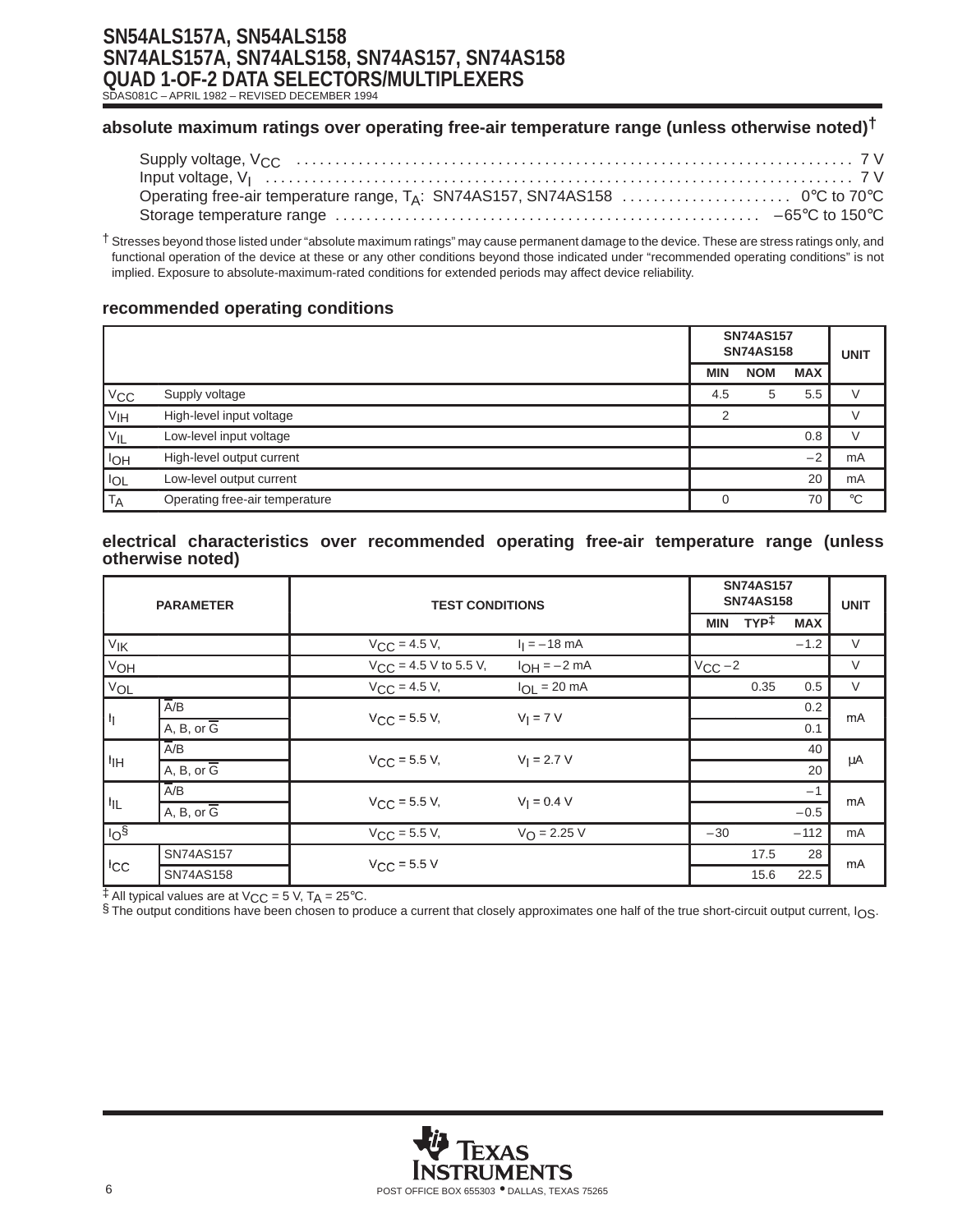# **SN54ALS157A, SN54ALS158 SN74ALS157A, SN74ALS158, SN74AS157, SN74AS158 QUAD 1-OF-2 DATA SELECTORS/MULTIPLEXERS** SDAS081C – APRIL 1982 – REVISED DECEMBER 1994

### **switching characteristics (see Figure 1)**

| <b>PARAMETER</b> | <b>FROM</b><br>(INPUT) | <b>TO</b><br>(OUTPUT) | $V_{\text{CC}} = 4.5 \text{ V} \text{ to } 5.5 \text{ V}$<br>$C_{\text{L}} = 50 \text{ pF}$ ,<br>$R_{\text{L}} = 500 \Omega$ ,<br>$T_A = MIN to MAX†$<br><b>SN74AS157</b><br><b>MIN</b> | <b>UNIT</b> |    |
|------------------|------------------------|-----------------------|-----------------------------------------------------------------------------------------------------------------------------------------------------------------------------------------|-------------|----|
| t <sub>PLH</sub> | A or B                 |                       |                                                                                                                                                                                         | 6           |    |
| t <sub>PHL</sub> |                        | Υ                     |                                                                                                                                                                                         | 5.5         | ns |
| t <sub>PLH</sub> |                        | $\checkmark$          | $\mathcal{P}$                                                                                                                                                                           | 11          |    |
| t <sub>PHL</sub> | $\overline{A/B}$       |                       | 2                                                                                                                                                                                       | 10          | ns |
| tpLH             | $\overline{G}$         | ٧                     | $\mathcal{P}$                                                                                                                                                                           | 10.5        |    |
| t <sub>PHL</sub> |                        |                       | っ                                                                                                                                                                                       | 7.5         | ns |

† For conditions shown as MIN or MAX, use the appropriate value specified under recommended operating conditions.

### **switching characteristics (see Figure 1)**

| <b>PARAMETER</b> | <b>FROM</b><br>(INPUT) | <b>TO</b><br>(OUTPUT) | $V_{\text{CC}} = 4.5 \text{ V}$ to 5.5 V,<br>C <sub>L</sub> = 50 pF,<br>R <sub>L</sub> = 500 Ω,<br>$T_A$ = MIN to MAX <sup>†</sup><br><b>SN74AS158</b><br><b>MIN</b><br><b>MAX</b> |      | <b>UNIT</b> |
|------------------|------------------------|-----------------------|------------------------------------------------------------------------------------------------------------------------------------------------------------------------------------|------|-------------|
| <b>tPLH</b>      | A or B                 | Υ                     |                                                                                                                                                                                    | 5    | ns          |
| tp <sub>HL</sub> |                        |                       |                                                                                                                                                                                    | 4.5  |             |
| t <sub>PLH</sub> | $\overline{A}/B$       | $\checkmark$          | 2                                                                                                                                                                                  | 9.5  | ns          |
| t <sub>PHL</sub> |                        |                       | 2                                                                                                                                                                                  | 10.5 |             |
| t <sub>PLH</sub> | $\overline{G}$         | $\checkmark$          | 2                                                                                                                                                                                  | 6.5  | ns          |
| t <sub>PHL</sub> |                        |                       | 2                                                                                                                                                                                  | 10   |             |

† For conditions shown as MIN or MAX, use the appropriate value specified under recommended operating conditions.